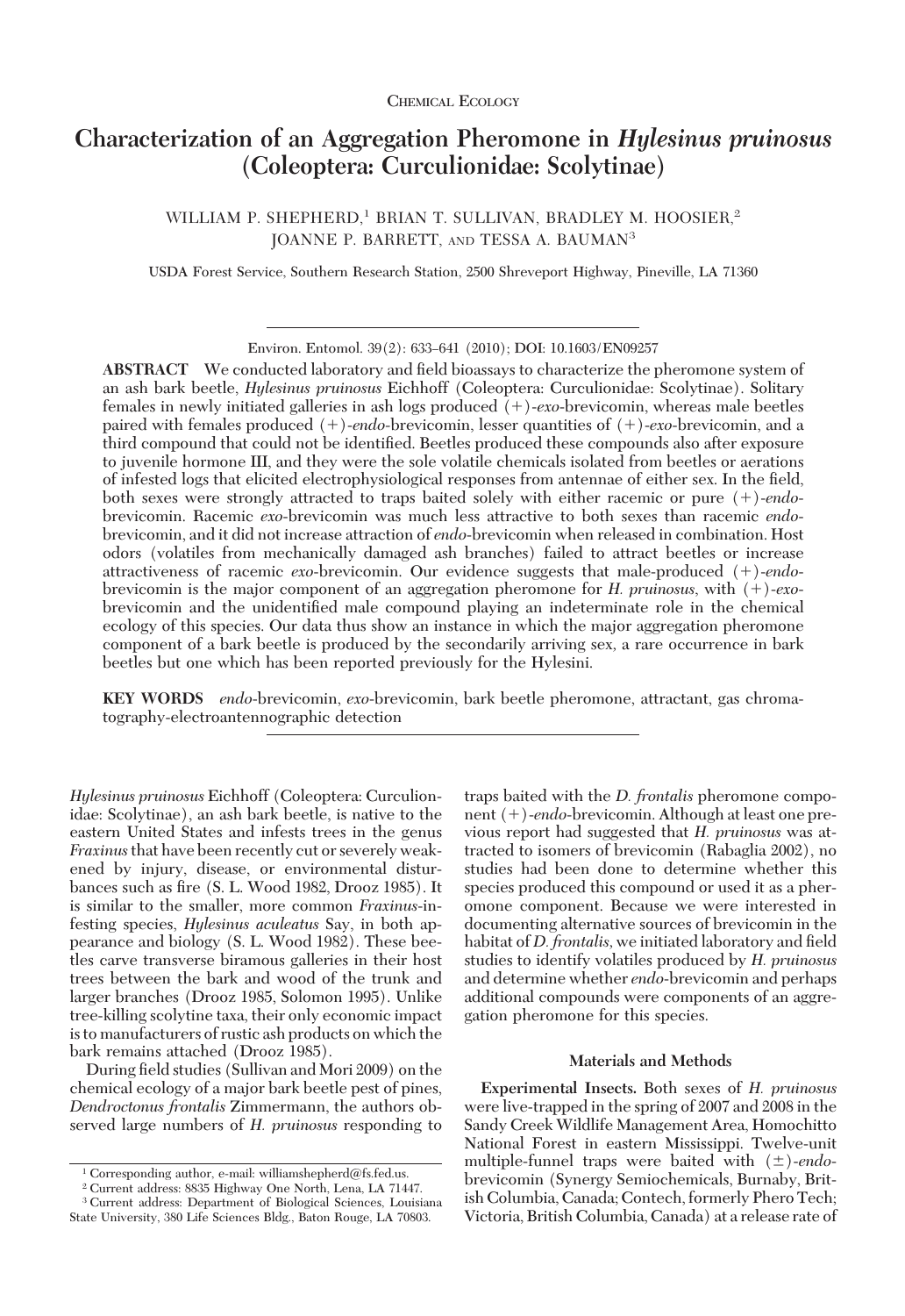$\approx 0.2$  mg/d. Trap collection cups were fitted with a drain screen at the cup bottom and lined with moistened paper towel and ash twigs to minimize desiccation and injury to captured insects. Beetles were collected every 2–4 d and transported to the laboratory where they were maintained at  $4-8^{\circ}$ C on moistened paper towel for up to 2 wk before use. Live beetles were sexed by the sounds and abdominal movements associated with male stridulation; the validity of this technique was confirmed through dissection of individuals sorted by this method. Sex of insects either trapped or used in semiochemical isolations was determined or confirmed, respectively, by dissection of genitalia.Voucher specimens of these*H. pruinosus* and those collected in trapping studies (below) are maintained in the collection at USDA Forest Service, Southern Research Station, Pineville, LA.

**Semiochemical Isolation.** *Method 1: Aerations/ Hindgut Extractions of Insects Excised From New Mines.* Logs ( $\approx$ 10 cm diameter by 70 cm) were cut from a healthy white ash (*Fraxinus americana* L.) in the Homochitto National Forest and allowed to dry in the laboratory for 4 d before use. *H. pruinosus* females were confined individually within #00 gelatin capsules over 1-mm-diameter holes (spaced  $\approx$  10 cm apart on the bark surface) drilled through the outer bark, and the logs were incubated at room temperature  $(21-29\degree C)$  for 1 d. Five females that had mined into the bark were excised and placed individually into 100- $\mu$ l conical vials containing  $\approx 3$  mg of the adsorbent Super Q (80-100 mesh; Alltech, Deerfield, IL) (Sullivan 2005). Males were added singly to the gelatin capsules covering the entrances of six remaining established females. Male/female pairs were removed from the logs after a further 1 d, and individual beetles were processed using the same method as the unpaired females. Conical vials were incubated at room temperature for 24  $\pm$  3 h, and both the Super-Q adsorbent and the excised hindgut of the beetle from each vial were extracted together in a total of 100  $\mu$  redistilled pentane/hexane spiked with 175 ng of the internal standard, heptyl acetate.

*Method 2: Aerations of Infested Ash Logs.* Volatiles were collected from logs of a green ash (*Fraxinus pennsylvanica* Marshall) artificially infested with both male and female *H. pruinosus.* The tree was purchased from a nursery in Forest Hill, LA and permitted to dry on the floor of a greenhouse for  $\approx 2$  wk before sectioning. Individual logs (13–8 cm diameter by 45 cm long) were sampled three successive times: (1) 24 h after initial introduction of 25 females, (2) 16 h after addition of 25 males (2 d after initial female introductions), and (3)  $\approx$ 17 h after addition of a further 25 females (3 d after initial female introductions). The second introduction of females was made to study possible bigyny in this species and its potential impact on pheromone production.

Beetles were introduced to each log by confining them together inside either a cloth or vented polytetraßuoroethylene (PTFE) bag; visual inspections made at the initiation of each aeration indicated that most beetles introduced the previous day had entered the bark. For volatiles collections, an infested log was enclosed in a PTFE bag (60 by 28 cm), and air inside the bag was sampled at 10 ml/min for 6 h on a PTFEencased cartridge containing 0.1 g of conditioned Porpak Q adsorbent (50–80 mesh; Alltech). The cartridge was attached to one end of a 1-m-length of corrugated PTFE tubing inserted into the interior of the bag. During aerations, the tubing was threaded through a roll of activated charcoal mesh (Universal Replacement Prefilter; Honeywell, Southborough, MA) around which the mouth of the bag was tightly sealed; this removed contaminating volatiles from outside air that entered the bag. Cartridges were extracted with 1.5 ml redistilled pentane, and the extracts were spiked with 3.5  $\mu$ g heptyl acetate. The sampling procedure was replicated with four logs, with all procedures performed in the laboratory at room temperature. Portions (0.5 ml) from each replicate extract were pooled and concentrated 20-fold for use in gas chromatography-electroantennographic detection (GC-EAD) studies.

*Method 3: Hindgut Extractions of Insects Treated With Juvenile Hormone III.* Extracts were made from beetles exposed to juvenile hormone (JH) III (75% purity; Sigma-Aldrich, Milwaukee, WI), an elicitor of pheromone synthesisin some scolytines (Tillman et al. 1999). Acetone  $(0.5 \mu l)$  containing 20  $\mu$ g JH III was applied to the ventral abdominal surface of five beetles of each sex with a blunt-tipped syringe, and acetone  $(0.5 \mu l)$  alone was administered to five male and four female beetles as controls. Beetles in each sex and treatment were incubated in separate petri dishes lined with moistened paper towel for 1 d at room temperature. Beetle hindguts were excised and extracted individually in 50  $\mu$  pentane spiked with 175 ng heptyl acetate. Additionally, hindguts of 10 JH III-exposed males and females were combined within sex and extracted in  $0.5 \mu l$  pentane. These two extracts were concentrated in air to 0.1 hindgut equivalents/ $\mu$ l for GC-EAD analyses. All solvent extracts were stored at  $-80^{\circ}$ C before analysis.

**Chemical Analyses.** Olfactory sensitivity of *H. pruinosus* to volatile compounds in both whole log aerations and the extracts of JH III-treated beetles was assayed using GC-EAD apparatus and techniques described in Asaro et al. (2004). A reference electrode  $(Ag/AgCl<sub>2</sub>$  saline-filled glass) was inserted into the foramen of a beetle's excised head, while saline in the open tip of an identical recording electrode made contact with one side of the intact antennal club (Sullivan 2005). The antennal preparation was positioned in a stream of purified, humidified air  $(400 \text{ ml/min})$ , which received one half the effluent from the GC. Two microliters of sample was injected splitless onto a HP-INNOWax capillary column (60 m by 0.25 mm by 0.25  $\mu$ m film; Agilent Technologies, Wilmington, DE); helium was the carrier gas, and the temperature program was  $35^{\circ}$ C (held 1 min),  $16^{\circ}$ C/min to  $80^{\circ}$ C, and 8°C/min to 230°C (held 8 min). EAD-active GC peaks were identified and quantified on either a Hewlett-Packard 6890-5973 or G1800C-coupled gas chromatograph-mass spectrometer (GC-MS), using the same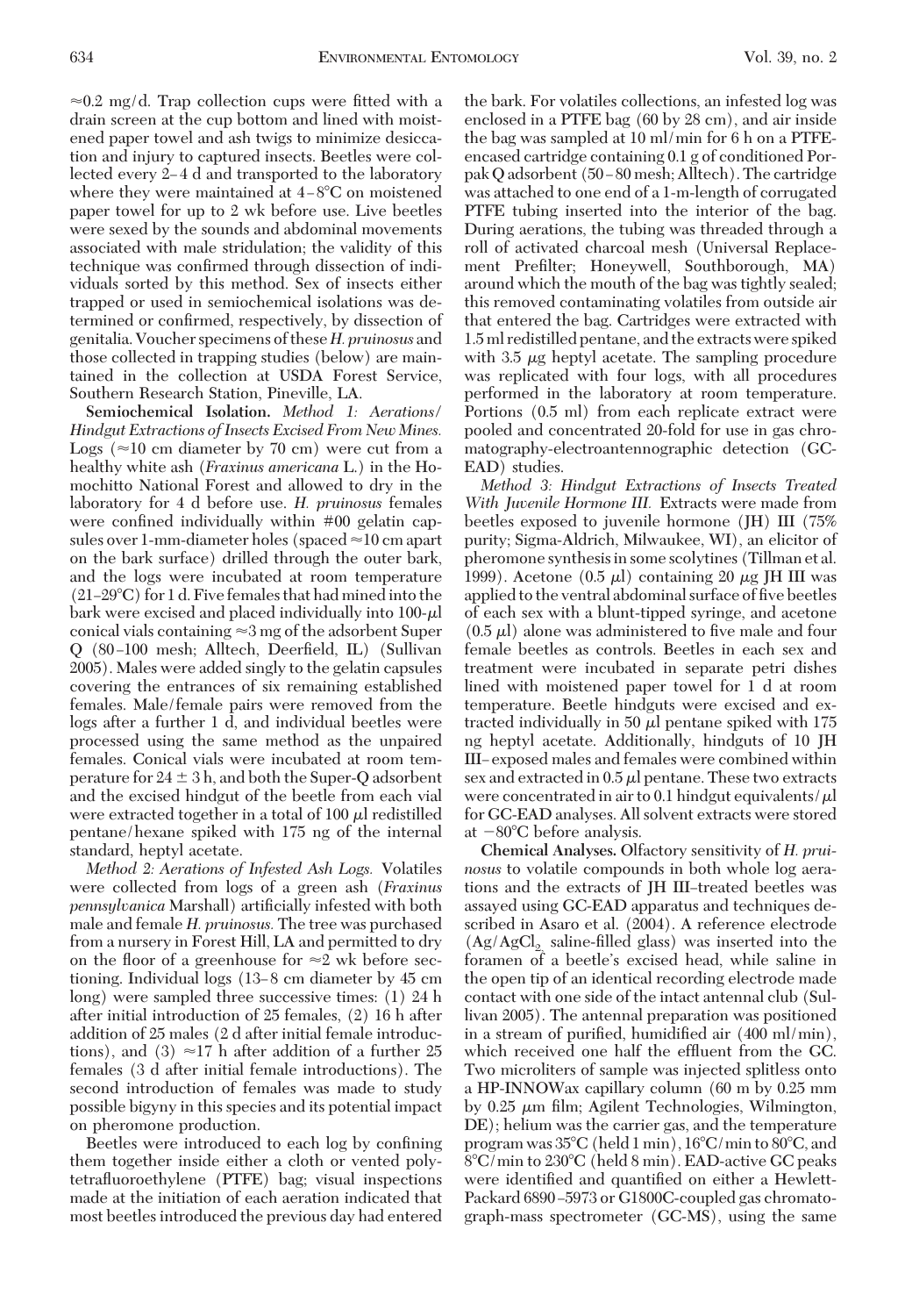column and temperature program as used in the GC-EAD analyses. Compounds were identified by matches of both retention times and mass spectra to identified standards; they were quantified relative both to the internal standard heptyl acetate and to response curves calculated from analyses of serial dilutions of standards. One EAD-active GC peak could not be identified and was quantified approximately using the standard curve for *endo*-brevicomin. The enantiomeric composition of brevicomin isomers was determined for a subsample of the insect/adsorbent extracts. The subsample included two aerations of logs infested by both sexes and eight extracts from individual beetles (five females and three males, either infesting logs or exposed to JH III) that were found to contain relatively large quantities of brevicomin in our nonchiral analyses. These were reanalyzed by GC-MS using a Beta-Dex 120 cyclodextrin-phase capillary column (60 m by 0.25 mm by 0.25  $\mu$ m film; Supelco, Bellefonte,  $PA$ ) with a GC oven program of  $40^{\circ}$ C (held  $1 \text{ min}$ ,  $5^{\circ}$ C/min to  $70^{\circ}$ C,  $2^{\circ}$ C/min to  $155^{\circ}$ C, and  $25^{\circ}$ C/ min to 220C (held 15 min). Standards of brevicomin optical isomers were obtained from Contech.

**Trapping Studies.** The attractiveness of *H. pruino*sus-produced compounds and host odors were evaluatedin three trapping experiments. Twelve-unit multiple-funnel traps were erected 1 m above the ground on metal poles within the same area where the live beetles were collected. For each experiment, traps were established in two to five separate "trap lines," i.e., groups of stationary traps equal in number to the experimental treatments and with each treatment assigned at random to one of the traps. The intertrap spacing was  $>100$  m both within and between trap lines. Trap catches were collected after a period of  $\geq\!\!2$ d, and treatments were reassigned randomly among the traps of each trap line (treatment baits were moved without reassignment to any previous trap position) before commencement of another trapping period (up to four). Catch for each successive trapping period at each line of traps was considered a single replicate  $(N)$  for calculation of SE bars in figures.

Experiment 1 (22 March to 12 April 2006) used five trap lines (15 traps total) and two consecutive collection periods (14 and 7 d), to compare three bait treatments: (1) (+)-*endo*-brevicomin alone, (2) racemic *endo*-brevicomin alone, or (3) no bait. Experiment 2  $(10-24 \text{ March } 2008)$  used two trap lines (eight traps total) and four consecutive collection periods (4, 3, 4, and 3 d) to compare four bait treatments: (1) racemic *endo*-brevicomin alone, (2) racemic *exo*-brevicomin alone, (3) both racemic *endo*- and *exo*-brevicomin, or (4) no bait. Experiment 3 (26 March to 7 April 2008) used two trap lines (eight traps total) and four consecutive collection periods (2, 3, 2, and 5 d) to compare four bait treatments: (1) ash volatiles alone, (2) racemic *exo*-brevicomin alone, (3) both ash volatiles and racemic *exo*-brevicomin, or (4) no bait. In experiments 2 and 3, the treatment structure was a 2 by 2 factorial, with factors racemic *endo*-brevicomin and racemic *exo*-brevicomin in experiment 2 and factors ash volatiles and racemic *exo*-brevicomin in experiment 3.

Brevicomin isomers were released from a glass capillary (1.17 mm ID by 32 mm, with one heat-sealed end) secured open-end-up inside an inverted 1-dram glass vial and attached above the fourth funnel of the trap from the bottom (Sullivan et al. 2007). Racemic *endo*-brevicomin (Contech) was 95% chemically pure with 1% *exo*-brevicomin contamination, whereas the ()-*endo*-brevicomin was synthesized (Sullivan et al. 2007) and was  $>99\%$  enantiomerically and  $>95\%$ chemically pure (contaminants had no known behavioral activity with scolytines). Racemic *exo*-brevicomin (Synergy Semiochemicals) was 94% pure with 5% contamination by *endo*-brevicomin. Release rates were determined in a fume hood by measuring volume loss in the capillary for both *endo*-brevicomin (0.2 mg/d at  $23 \pm 2$ °C) and *exo*-brevicomin (0.4 mg/d at  $25 \pm 2^{\circ}C$ .

The ash volatiles baits consisted of branches from the crown of the green ash used in semiochemical isolation method 2 (i.e., dried whole  $\approx$  2 wk) cut into pieces (10–38 cm long;  $\leq$ 4 cm diameter)  $\leq$ 1 d before deployment. The outer bark on the largest diameter pieces was scraped away to enhance volatiles release, and each bait consisted of 0.3 kg branches evenly apportioned by diameter and placed into a fine-mesh screen bag. The screen bags were hung on the outside of the trap, and the branches/twigs were replaced with fresh material at the beginning of each trapping period (i.e., every  $2-5$  d).

For large trap catches, subsamples of 50-100 beetles were sexed, and the sex ratio was multiplied by total catch to estimate numbers of male and female *H. pruinosus.* To meet the homogeneity of variance assumption, trap catches per day were transformed using  $log(x + 0.5c)$ , where  $c = 1/$ [max number of days] between collections], except for experiment 1, where  $log(x + 1)$  was used. Transformed values were analyzed separately by sex using PROC MIXED to carry out a split-block type of mixed-model analysis of variance (ANOVA) where treatment and collection period were regarded as stripped across each other within replicates. Thus treatment, period, and treatment  $\times$  period were regarded as fixed effects, and trap line, trap line  $\times$  treatment, and trap line  $\times$  period were regarded as random (SAS Institute 2003). The treatment effect was partitioned to reßect the main effects and interaction corresponding to the 2 by 2 factorial structure for experiments 2 and 3. Degrees of freedom were obtained using the Kenward-Roger option. Treatment means were compared using Tukey's mean separation procedure (Tukey's honestly significant difference [HSD],  $\alpha = 0.05$ ).

#### **Results**

**Chemical Analyses.** In GC-EAD analyses, antennae of both male and female *H. pruinosus* responded to three different compounds isolated from either hostinfesting or JH III-treated males and females: exobrevicomin, *endo*-brevicomin, and a compound that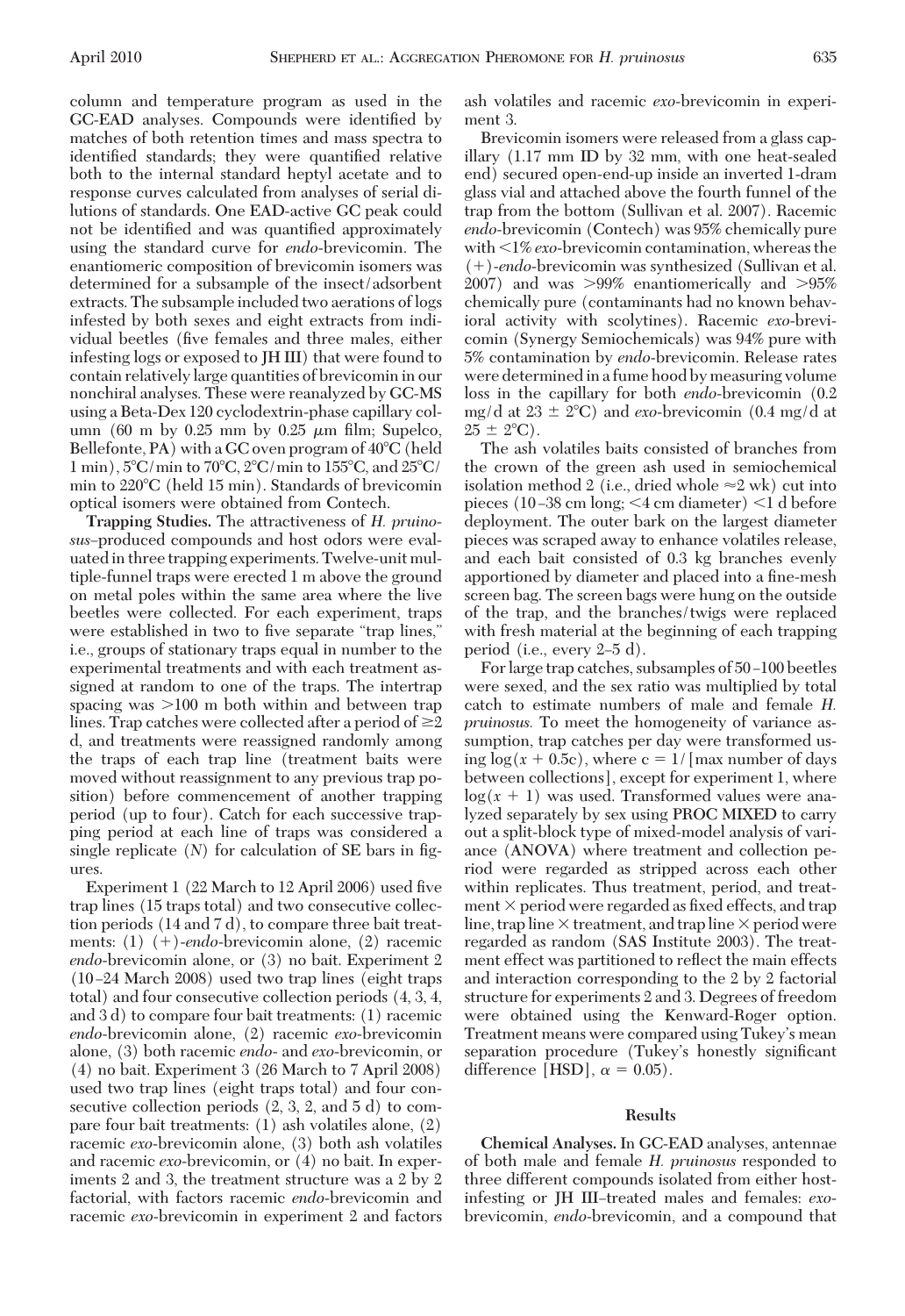

**Fig. 1.** GC-EAD analyses of either male or female *H. pruinosus* antennae exposed to concentrated hindgut extracts of JH III–exposed beetles. Traces represent output from the GC's flame ionization detector (FID) and electroantennographic detector (EAD). EAD traces for each sex represent summed data from analyses with three different antennae.

could not be identified by GC-MS (Figs. 1 and 2). This unidentified compound was not detected in aerations of beetle-infested logs but was present in samples from individual insects in which *endo*-brevicomin was also present. The molecular formula for the unidentified compound could not be determined because the molecular ion was not evident in its mass spectrum (Fig. 3).

*exo*-Brevicomin was isolated from all solitary and male-paired females excised from galleries in a host log, with trace amounts detected from some femalepaired males (Table 1, method 1). Likewise, it was detected in aerations of whole logs infested with either females alone or both sexes (Table 1, method 2). *endo*-Brevicomin was detected from a majority of paired males excised from infested logs (Table 1, method 1) and could be detected by GC-MS in aerations of whole logs after the addition of males (Table 1, method 2). In contrast, *endo*-brevicomin was never detected by GC-MS from aerations/extracts of solitary mining females (Table 1, methods 1 and 2). All three olfactory stimulants were isolated from three of five JH III-treated males, whereas *exo*-brevicomin was the only olfactory stimulant isolated from a majority of JH III-treated females (Table 1, method 3). In contrast, none of the three olfactory stimulants were detected by GC-MS from any acetone-only treated control insects.

The  $(+)$ -enantiomer was the only form of either *exo*- or *endo*-brevicomin detected from *H. pruinosus*by chiral GC-MS. Granting the possibility that the  $(-)$ enantiomer was present but beneath the detection threshold of the instrument, we estimate that *H. prui*nosus produce ≥98% of both (+)-*exo*-brevicomin and ()-*endo*-brevicomin.

**Trapping Studies.** In experiment 1, the treatment effect was significant for both sexes (males:  $F = 74.46$ ; df = 2,8;  $P < 0.0001$ ; females:  $F = 54.82$ ; df = 2,8;  $P <$ 0.0001). Catches of *H. pruinosus* in traps baited with either  $(\pm)$ - or  $(+)$ -endo-brevicomin were significantly higher than in unbaited traps, but responses did not differ between the two enantiomeric compositions (Tukey's HSD; Fig. 4). In experiment 2, the ( $\pm$ )-endo-brevicomin main effect was highly significant for males  $(F = 98.22; df = 1,3; P = 0.0022)$  and females ( $F = 96.89$ ;  $df = 1,15; P < 0.0001$ ), but neither the  $(\pm)$ *-exo*-brevicomin main effect (males:  $F = 1.83$ ; df = 1,3;  $P = 0.2690$ ; females:  $F = 0.11$ ; df = 1,15;  $P =$ 0.7477) nor its interaction with  $(\pm)$ -endo-brevicomin  $(males: F = 3.59; df = 1,3; P = 0.1544; females: F = 2.85;$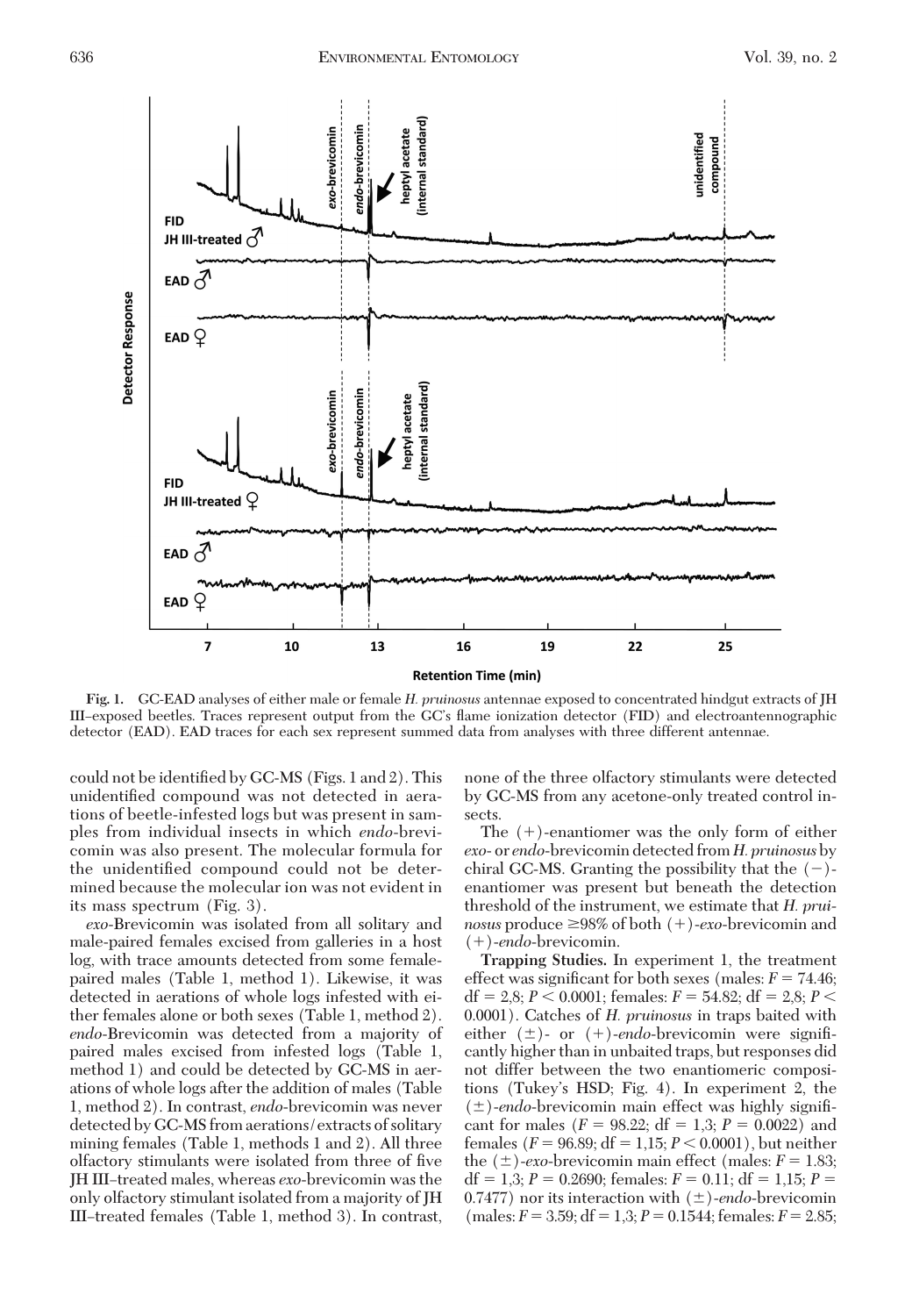

**Fig. 2.** GC-EAD analyses of either male or female *H. pruinosus* antennae exposed to aerations of ash logs infested sequentially with 25 female, then 25 male, and then a further 25 female *H. pruinosus*. Traces represent output from the GC's flame ionization detector (FID) and electroantennographic detector (EAD). EAD traces for each sex represent summed data from analyses with six different antennae.

 $df = 1,15; P = 0.1121$  was significant.  $(\pm)$ -endo-Brevicomin either alone or in combination with  $(\pm)$ -exobrevicomin caught significantly greater numbers of both sexes of *H. pruinosus* than either ( $\pm$ )-exo-brevicomin alone or unbaited traps (Tukey's HSD; Fig. 5). In experiment 3, the  $(\pm)$ -*exo*-brevicomin main effect was significant for both male ( $F = 9.04$ ; df = 1,15;  $P =$ 0.0089) and female  $(F = 5.57; df = 1,15; P = 0.0323)$ beetles, but the ash main effect (males:  $F = 0.04$ ; df = 1,15;  $P = 0.8517$ ; females:  $F = 0.32$ ; df = 1,15;  $P =$ 0.5813) and interaction with  $(\pm)$ -exo-brevicomin  $(males: F = 0.27; df = 1.15; P = 0.6121; females: F =$ 0.74;  $df = 1,15; P = 0.4024$  were not significant. No significant pairwise differences were detected among treatments (Fig. 6); low beetle catches by all treatments may have reduced our ability to detect such differences.

## **Discussion**

Our data implicate male-produced ()-*endo*-brevicomin as a component of an aggregation pheromone (*sensu* Borden 1982 and D. L. Wood 1982) for *H. pruinosus* because it is released by host-infesting individuals and is highly attractive to both sexes. Only two other olfactory stimulants were produced by attacking *H. pruinosus* [i.e., ()-*exo*-brevicomin and an unidentified compound]; however, the behavioral activity of these compounds remains unclear. It is noteworthy that the unidentified compound was detected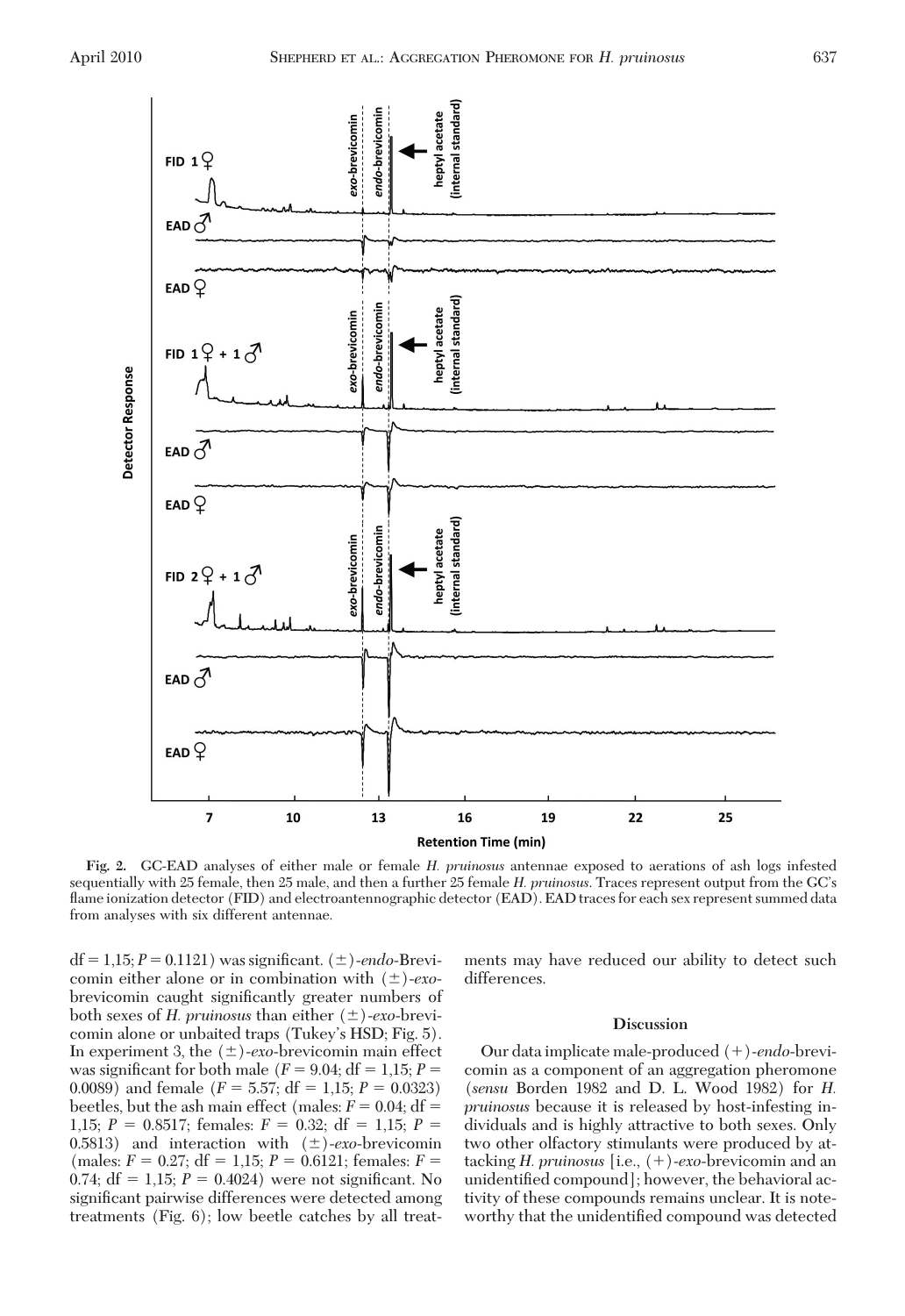

Fig. 3. Mass spectrum of an unidentified olfactory stimulant for *H. pruinosus* isolated from conspecifics.

in samples that included macerated hindgut tissue but not in aerations of whole infested host logs. Hence, it is possible that the unidentified compound is present in the tissues but is not released into the air, or, if released, may have such low volatility (as implied by its relatively long GC retention time) that it can be detected only very close to the source.

Our evidence that  $(+)$ -exo-brevicomin is produced disproportionately by one sex (i.e., females), is elicited by JH III exposure, and may be somewhat attractive to both sexes (trapping experiment 3; Fig. 6) supports the hypothesis that this compound is a pheromone component for *H. pruinosus.* However, *exo*-brevicomin baits were far less attractive than *endo*-brevicomin baits (trapping experiment 2; Fig. 5), and there was no evidence of a synergistic or inhibitory interaction between *exo*-brevicomin and either *endo*-brevicomin or host odors (trapping experiments 2 and 3; Figs. 5 and 6). Furthermore, the *exo*-brevicomin baits used in our studies were contaminated by 5% *endo*-brevicomin. Hence, it is possible that the response of beetles to the *exo*-brevicomin bait in trapping experiment 3 was an artifact of this contamination. Our ability to draw conclusions concerning the activity and biological role of *exo*-brevicomin may be further complicated by the fact that racemic *exo*-brevicomin baits contained 50% of the apparently unnatural  $(-)$ -enantiomer, which conceivably could have interfered with responses to the beetle-produced  $(+)$ -enantiomer. Beetle attraction to one enantiomer of a semiochemical is sometimes inhibited by the presence of its antipode (Tumlinson et al. 1977, Birch et al. 1980). However, no

| Isolation method                                                                                                                           | Mean amount of compound detected                                                 |                                                         |                                              |
|--------------------------------------------------------------------------------------------------------------------------------------------|----------------------------------------------------------------------------------|---------------------------------------------------------|----------------------------------------------|
|                                                                                                                                            | exo-brevicomin                                                                   | endo-brevicomin                                         | Unidentified compound                        |
| Method 1: aeration/extraction of individual beetles<br>excised from new mines in an ash log                                                | $(ng/beetle \pm SE)$                                                             | $(ng/beetle \pm SE)$                                    | $(ng/beetle \pm SE)$                         |
| Solitary $\varphi$<br>Paired $9$<br>Paired $\delta$                                                                                        | $12.2 \pm 6.6$ [5/5] <sup>a</sup><br>$42.6 \pm 9.7$ [6/6]<br>$1.1 \pm 0.7$ [3/6] | $ND$ [0/5]<br>$ND$ $[0/6]$<br>$13.6 \pm 5.2$ [5/6]      | ND[0/5]<br>$ND$ [0/6]<br>$8.5 \pm 2.9$ [4/6] |
| Method 2: aeration of entire ash logs infested with<br>groups of beetles on successive days                                                | $(ng/h \pm SE)$                                                                  | $(ng/h \pm SE)$                                         | $(ng/h \pm SE)$                              |
| $25 \div$ (all infested on day 1)<br>$25$ $9 + (25 \delta$ added day 2)<br>$25 \frac{6}{7} + 25 \, \delta + (25 \frac{6}{7})$ added day 3) | $9.2 \pm 1.7$ [4/4]<br>$47.1 \pm 13.1$ [4/4]<br>$67.1 \pm 17.8$ [4/4]            | ND [0/4]<br>$4.6 \pm 1.3$ [4/4]<br>$12.1 \pm 3.1$ [4/4] | ND[0/4]<br>ND[0/4]<br>$ND$ [0/4]             |
| Method 3: Hindgut extraction of beetles treated $\approx 24$ h<br>earlier with JH III                                                      | $(ng/beetle \pm SE)$                                                             | $(ng/beetle \pm SE)$                                    | $(ng/beetle \pm SE)$                         |
| ¥<br>8                                                                                                                                     | $5.9 \pm 2.9$ [3/5]<br>$1.9 \pm 1.0$ [3/5]                                       | $0.7 \pm 0.7$ [1/5]<br>$14.1 \pm 6.9$ [3/5]             | $0.8 \pm 0.8$ [1/5]<br>$17.1 \pm 8.5$ [3/5]  |

**Table 1. Quantities of olfactory stimulants isolated from** *H. pruinosus* **adults**

<sup>a</sup> The no. of beetles or bolts from which the compound was detected divided by the total no. of trials (N). The threshold of detection was ≈0.5 ng/beetle or 1 ng/h. Samples for which a compound was not detected were included as zeros in the calculation of means and standard errors. ND, the compound was not detected by GC-MS from any insect in the treatment; JH III, juvenile hormone III.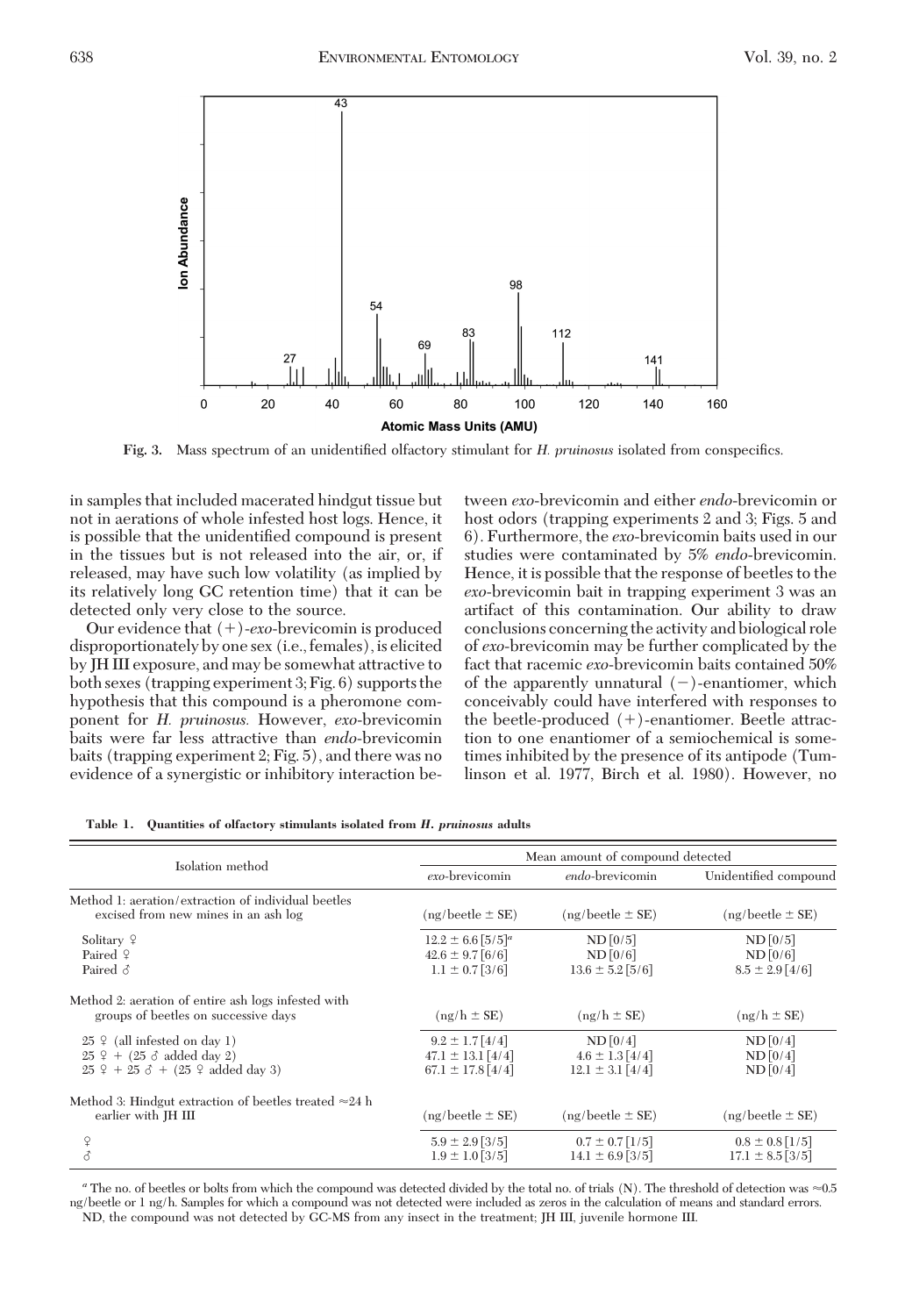

**Fig. 4.** Mean numbers of male and female *H. pruinosus* captured per trap per day  $(+SE)$  in traps baited with racemic endo-brevicomin,  $(+)$ -endo-brevicomin, or nothing. Within sex, bars associated with the same letter were not signiÞcantly different (Tukey's HSD on log-transformed catch;  $P$  <  $0.05$ ).

interference of this kind was observed in *endo*-brevicomin, because the racemic mixture was equally attractive to *H. pruinosus* as the pure  $(+)$ -enantiomer (Fig. 4).

Males appeared to be the major or sole producers of the aggregation pheromone component  $(+)$ -endobrevicomin. We failed to detect this compound by flame ionization detector (FID) or GC-MS in females except for a single JH III-treated individual (Table 1).



**Fig. 5.** Mean number of male and female *H. pruinosus* captured per trap per day  $(+SE)$  in traps baited with racemic *endo*-brevicomin alone, racemic *exo*-brevicomin alone, both racemic *endo*- and *exo*-brevicomin together, or nothing. Within sex, bars associated with the same letter were not significantly different (Tukey's HSD on log-transformed catch;  $P < 0.05$ ).



**Fig. 6.** Mean numbers of male and female *H. pruinosus* captured per trap per day  $(+SE)$  in traps baited with host volatiles (ash branches) alone, racemic *exo*-brevicomin alone, both host volatiles and racemic *exo*-brevicomin together, or nothing. Analysis of the data as a 2 by 2 factorial design showed the racemic *exo*-brevicomin main effect to be significant.

However, *H. pruinosus* antennae generated a signal at the retention time of *endo*-brevicomin in EAD analyses of aerations of female-only-infested logs (Fig. 2), suggesting females may produce minute quantities during gallery initiation. Life history studies speciÞcally of *H. pruinosus* have not been published; however, females are the pioneering sex and initiate gallery construction in all *Hylesinus* spp. studied to date (Schönherr 1970, Rudinsky and Vallo 1979, Solomon 1995). Furthermore, our observations of *H. pruinosus* are consistent with female gallery initiation: of 129 gallery systems dissected in our aeration logs, 61 contained a solitary female, whereas only one contained a solitary male. Thus, the secondarily arriving sex in *H. pruinosus* (i.e., males) is apparently the major producer of the aggregation pheromone. This phenomenon, also reported in German populations of *Hylesinus varius* (F.) [ = *fraxini* (Panzer)] (Schönherr 1970, Kohnle 1985), is atypical of bark beetles, because the attack-initiating sex is normally the major producer of the aggregation attractant (Kirkendall 1983, Byers 1989).

Other members of the genus *Hylesinus* are known to either produce or respond to *endo*- and *exo*-brevicomin. Male *H. varius* beetles in Germany produce *exo*-brevicomin, which alternately has been found to be attractive (Kohnle 1985, Klimetzek et al. 1986) or inhibitory to both sexes (Francke et al. 1979). Traps baited with either *exo*-brevicomin or *endo*-brevicomin captured *Hylesinus criddlei* (Swaine), *H. aculeatus,* and small numbers of *H. pruinosus*in Maryland (Rabaglia 2002). Additional evidence of semiochemical production and communication in the genus *Hylesinus* includes male-produced attractive and inhibitory compounds in German populations of *H. varius*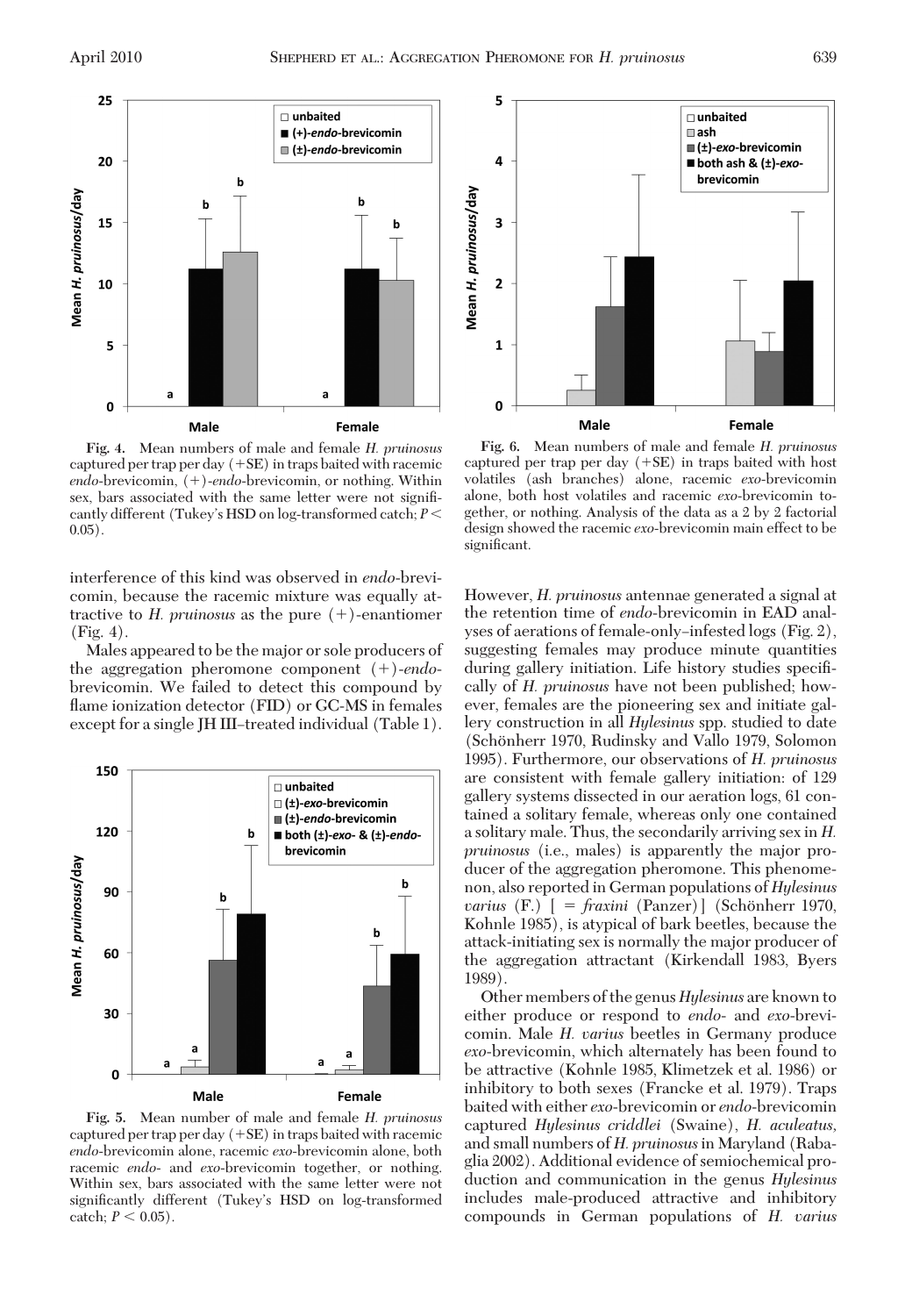(Schönherr 1970, Francke et al. 1979, Kohnle 1985). Ash logs infested with female *H. varius* attracted conspecifics in Slovakia (Rudinsky and Vallo 1979). Male and female *Hylesinus californicus* (Swaine) were attracted to female-infested *Fraxinus latifolia* Benth. logs in Oregon (Rudinsky and Vernoff 1979).

In addition to *Hylesinus,* numerous scolytine bark beetles use *exo*-brevicomin, *endo*-brevicomin, or both for intraspecific communication. *exo*-Brevicomin has been isolated from *Dendroctonus adjunctus* Blandford, *Dendroctonus brevicomis* LeConte, *Dendroctonus jeffreyi* Hopkins, *Dendroctonus ponderosae* Hopkins, *Dendroctonus terebrans* (Olivier), *Dryocoetes affaber* (Mannerheim), *Dryocoetes autographus* (Ratzeburg), and *Dryocoetes confusus* Swaine (Libbey et al. 1974, Rudinsky et al. 1974, Hughes et al. 1976, Kohnle and Vité 1984, Borden et al. 1987, Phillips et al. 1989, Camacho et al. 1994, Paine et al. 1999). Studies have identified *endo*-brevicomin from *D. brevicomis*, *D. frontalis, D. ponderosae, D. affaber, D. autographus,* and *D. confusus* (Libbey et al. 1974, Rudinsky et al. 1974, Kohnle and Vité 1984, Borden et al. 1987, Smith et al. 1993, Camacho et al. 1994). Male-produced *exo*brevicomin is attractive to *D. adjunctus* and *D. jeffreyi* conspecifics, inhibits the attractiveness of frontalin for *D. terebrans,* and is multifunctional for *D. ponderosae* (Hughes et al. 1976, Borden et al. 1987, Phillips et al. 1989, Paine et al. 1999). *exo*-Brevicomin, released by female *D. brevicomis,* is an essential component of this species' aggregation pheromone blend (Silverstein et al. 1968). Male *D. frontalis* release (+)-endo-brevicomin, which strongly increases attraction of conspecifics to female-produced frontalin and host odors (Sullivan et al. 2007). In *Dryocoetes* spp. both brevicomins are produced by males and may be attractive or inhibitory to both sexes depending on concentration, chirality, and/or blend ratio (Kohnle and Vite´ 1984; Borden et al. 1987; Camacho et al. 1993, 1994).

Ash bark beetles are known to attack only severely weakened or dead hosts; hence, the aggregation pheromone of *H. pruinosus* ostensibly plays no role in organizing mass attacks for overcoming resistance of vigorous trees, as commonly occurs in aggressive bark beetle species (Vité and Francke 1976, D.L. Wood 1982, Byers 1989). Bigyny (one male simultaneously paired with two females in a gallery) has been reported in the genus *Hylesinus* and a few other bark beetle taxa (Kirkendall 1983). If bigynous, male *H. pruinosu*s may release *endo*-brevicomin to attract a second female to their gallery after pairing with the gallery-initiating female. However, we were unable to locate or induce attacks by *H. pruinosus* in the field to verify the natural mating system, whereas dissections of the ash logs infested for our aerations showed that only 4 of 129 gallery systems were occupied by more than one female despite the 2:1 ratio of introduced females to males.

It is possible that *endo*-brevicomin from paired males is attractive to both sexes merely because it signals the presence of suitable breeding material and potential mates; males may produce it because it increases their odds of inseminating multiple females either in a single gallery or, conceivably, several different ones. Furthermore, occurrence of polygamy and the precise role of the sexes in pheromone production may be more ßuid within species of *Hylesinus* than other, better-studied bark beetle genera. Løyning and Kirkendall (1999) reported that isolated populations of *H. varius* were either monogynous or bigynous, with either males or females producing attractant pheromones.

## **Acknowledgments**

We thank A. Mangini and D. Miller (USDA Forest Service) for reviewing an earlier draft of this paper, C. Brownie (Department of Statistics, North Carolina State University, Raleigh, NC) for help in statistical analyses, R. Rabaglia (USDA Forest Service) for assistance in identification of *H*. *pruinosus*, K. Mori (The University of Tokyo, Tokyo, Japan) for supplying the  $(+)$ -endo-brevicomin, L. Dunnam (Homochitto National Forest) for providing field sites, and E. Vallery and C. Young (USDA Forest Service) for technical assistance.

#### **References Cited**

- **Asaro, C., B. T. Sullivan, M. J. Dalusky, and C. W. Berisford. 2004.** Volatiles associated with preferred and nonpreferred hosts of the Nantucket pine tip moth, *Rhyacionia frustrana.* J. Chem. Ecol. 30: 977-990.
- **Birch, M. C., D. M. Light, D. L. Wood, L. E. Browne, R. M. Silverstein, B. J. Bergot, G. Ohloff, J. R. West, and J. C. Young. 1980.** Pheromonal attraction and allomonal interruption of*Ips pini*in California by the two enantiomers of ipsdienol. J. Chem. Ecol. 6: 703–717.
- Borden, J. H. 1982. Aggregation pheromones, pp. 74-139. In J. B. Mitton and K. B. Sturgeon (eds.), Bark beetles in North American conifers. University of Texas Press, Austin, TX.
- **Borden, J. H., A. M. Pierce, H. D. Pierce, Jr., L. J. Chong, A. J. Stock, and A. C. Oehlschlager. 1987.** Semiochemicals produced by western balsam bark beetle, Dryocoetes confusus Swaine (Coleoptera: Scolytidae). J. Chem. Ecol. 13: 823–836.
- **Byers, J. A. 1989.** Chemical ecology of bark beetles. Experientia 45: 271-283.
- **Camacho, A. D., H. D. Pierce, Jr., and J. H. Borden. 1993.** Geometrical and optical isomerism of pheromones in two sympatric *Dryocoetes* species (Coleoptera: Scolytidae), mediates species specificity and response level. J. Chem. Ecol. 19: 2169-2182.
- **Camacho, A. D., H. D. Pierce, Jr., and J. H. Borden. 1994.** Aggregation pheromones in *Dryocoetes affaber* (Mann.) (Coleoptera: Scolytidae): stereoisomerism and species specificity. J. Chem. Ecol. 20: 111–124.
- **Drooz, A. T. 1985.** Insects of eastern forests. U.S. Department of Agriculture Forest Serice Misc. Publ. 1426. USDA, Forest Service, Washington, DC.
- **Francke, W., G. Hindorf, and W. Reith. 1979.** Alkyl-1,6 dioxaspiro [4.5] decanes: a new class of pheromones. Naturwissenschaften 66: 618-619.
- **Hughes, P. R., J.A.A. Renwick, and J. P. Vite´. 1976.** The identification and field bioassay of chemical attractants in the roundheaded pine beetle. Environ. Entomol. 5: 1165– 1168.
- **Kirkendall, L. R. 1983.** The evolution of mating systems in bark and ambrosia beetles (Coleoptera: Scolytidae and Platypodidae). Zool. J. Linn. Soc. 77: 293–352.